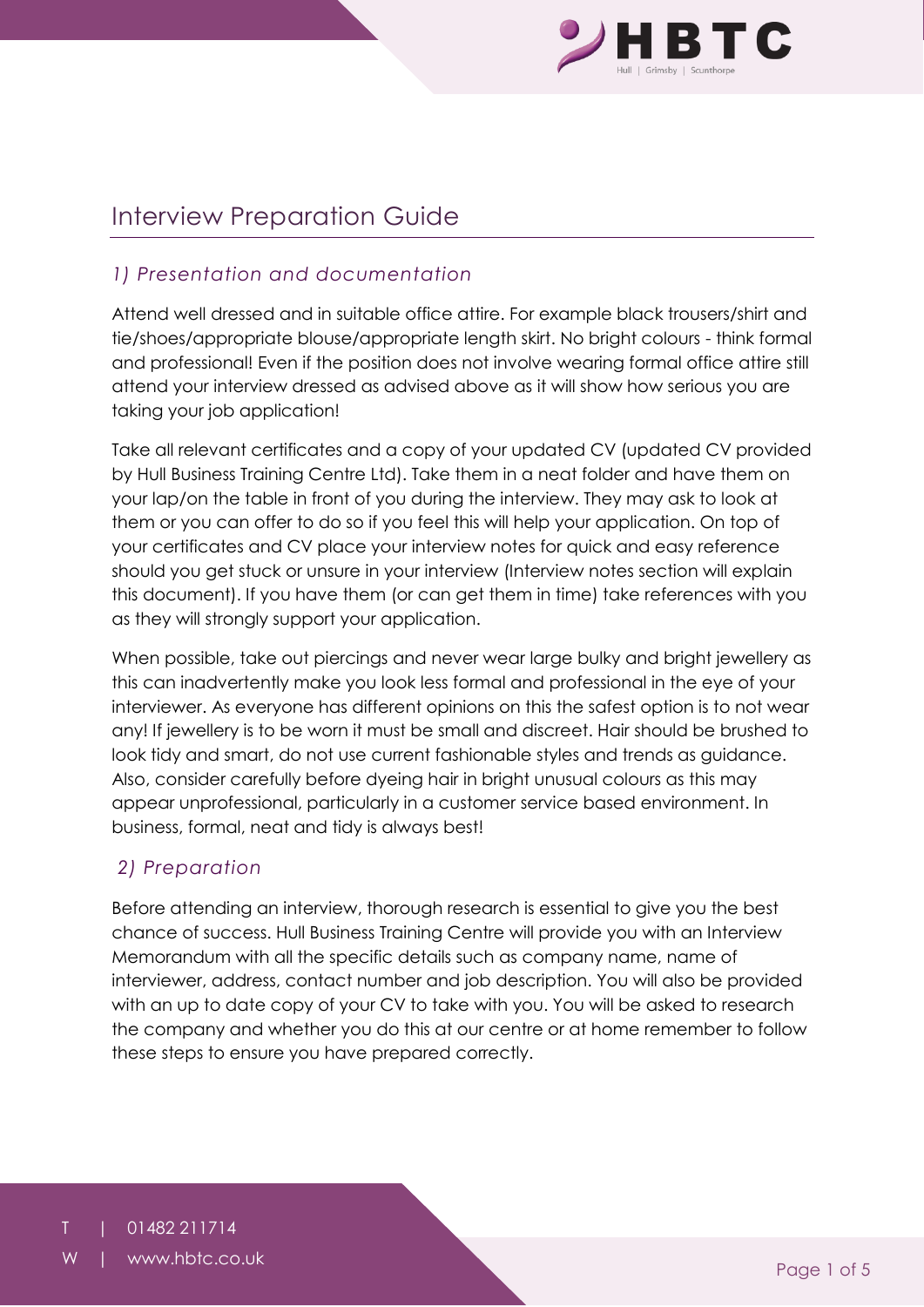

### *Transport Arrangements*

Research location and bus timetables, ring your local bus operator to help attain information on bus routes and times etc. Plan in advance which bus you will need to get to and from your interview. Also look at the schedule concerning your times of work i.e. 9.00 am - 5.00 pm - the Interviewer may ask you how you will get to work if successful. Knowing the exact times and bus services will impress them instantly! If you drive, walk or have alternative means of transport still plan your journey and potential work time journey plans in advance. If any problems arise such as concerns over transport reliability inform Hull Business Training Centre immediately.

Write down your planned transport schedule on your interview notes.

Remember that it is normal and expected to get two buses to a location (from home to interchange to work).

#### *What do the company do?*

Research the company using the website. Find out what they do, how long they have operated and perhaps a few facts and figures about them. Bullet point your findings in simple sentences on your interview notes. You will be asked at your interview what you know about the company and what they do, you can refer to these if your nerves get the better of you and your mind goes blank! A quick glance at your notes is usually enough to get your memory going and usually you can continue forwards from using them.

When researching try not to be too basic, as this will look like you have not tried very hard. On the other hand do not worry yourself trying to write everything down and memorising everything the company has ever done or intends to do. This won't work and is also not expected by your interviewer. As a guide, ten points should do, covering an explanation of what the company do and a few facts about them and their history. Remember what is equally important about this task is understanding what the company do and how it works, do as much research as needed to ensure you understand the company you are applying to work for.

Please put your findings on your interview notes.

#### *Why should they pick you?*

To ensure you are successful you need to be able to give them reasons why you would be the right person for the role. Bullet point your skills and reasons in easy to read and short sentences. List as much as possible, as you will probably use these in your interview to answer questions. You may not use them all, but the more you have written down gives you more answers and reasons to answer their questions!!! Examples areas to consider would be: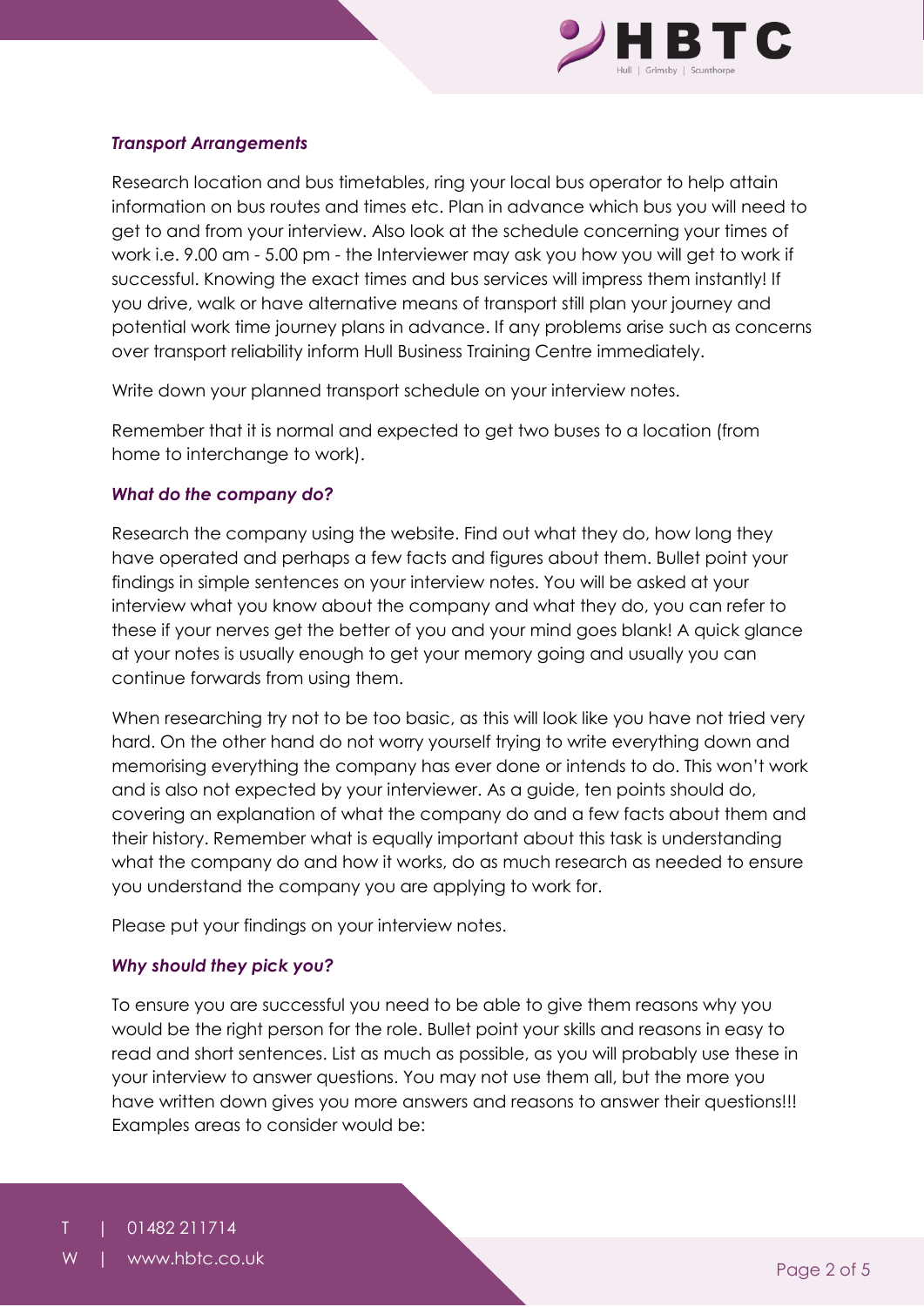

*IT skills:* Microsoft Office - go into a bit of detail about what you can use and how advanced you are with them.

*Personal skills:* Organisation, time keeping skills, enthusiasm, dedication.

*Customer service skills:* Team working skills, problem solving and customer facing skills.

*Flexibility:* Show willingness to undertake training, get involved in other things if they want that and flexibility on work hours if required.

**Work experience:** Even if not relevant to the role you're applying for try to link work experience to your suitability - for example I worked in a cafe for two years and never had a day off. I developed my confidence skills and learned how to deal with problems.

Remember to make everything relevant to the position you're applying for so that the interviewer does not think you are going off the point. For example when explaining a reason for your work experience at a cafe, explain what skills you have gained that you can bring to the position. Skills that can be used in various unrelated workplaces are called transferable skills, remember to write down as many of these as you can and explain why they are transferable and relevant in the job role you're applying for.

#### *Questions to ask at the end of your interview*

Always write down some questions to ask at the end, between 3 - 5 should suffice. Asking questions shows a genuine interest and even basic questions will be fine. Here are a few examples to help you get started:

The role seems really interesting, I would really like to be considered. When will I hopefully hear the outcome?

Would you allow me to progress onto my Advanced Apprenticeship or undertake further training for with you?

If I perform really well will I have continued employment with the company after my Apprenticeship?

I noticed on your website you do this (example of product). Can you tell me a little more about this?

I noticed you have grown considerably in the last 4 years. Is there a specific reason or product responsible for this?

The above will show that you have researched the company and have shown a genuine interest and understanding of them. As the interview progresses you will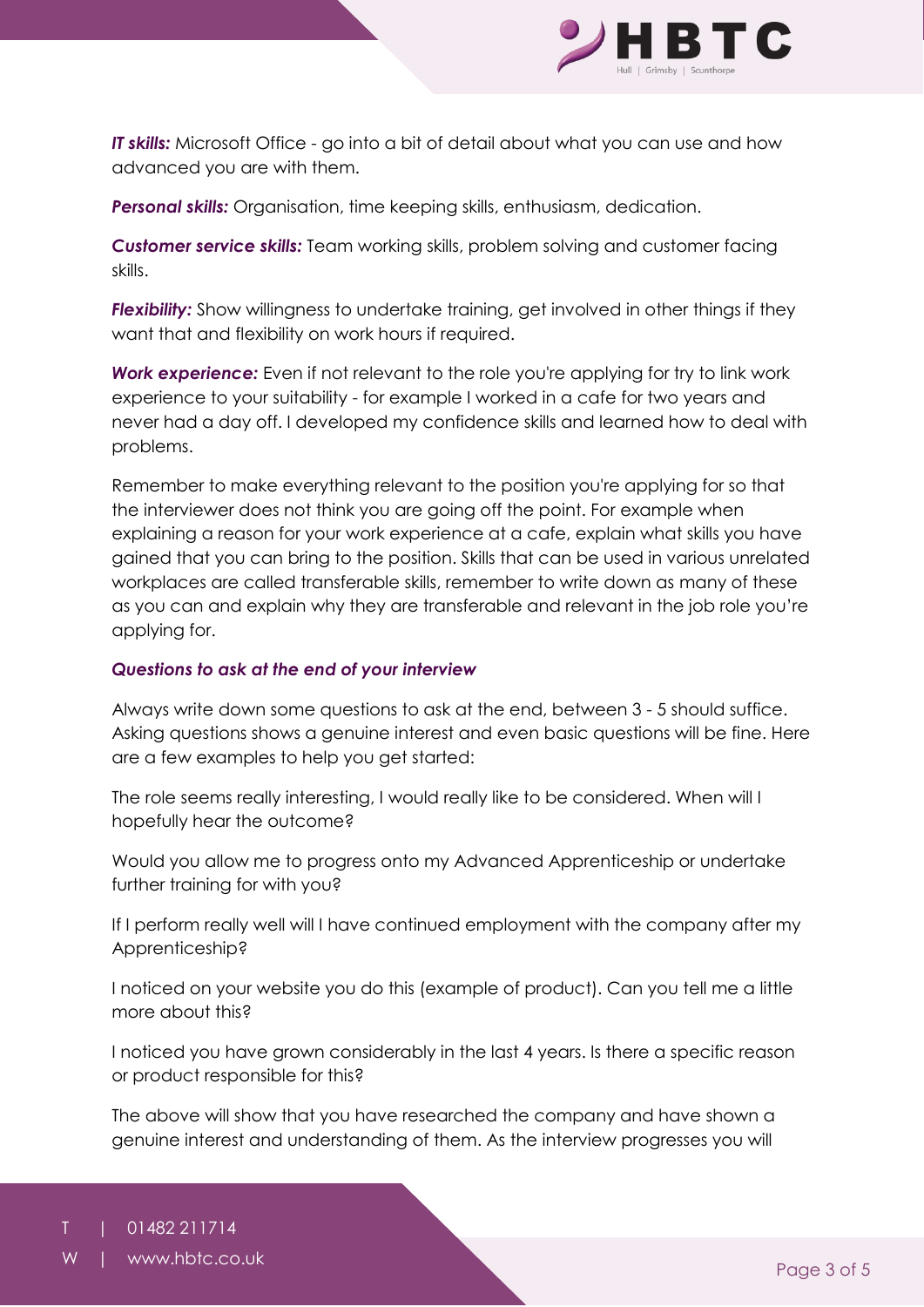

probably have your own questions that will arise naturally and you may not end up using those you have prepared. Nevertheless it is best to have some prepared!

Write your questions down on your interview notes and remember to ask them at the end.

### *Questions NOT to ask!*

- Do I get breaks?
- How long is my lunch?
- $\blacktriangleright$  Is there anywhere to buy lunch from around here?
- What are my days off?
- What is my pay?

The above will be explained if you are accepted for the job and you will be informed by Hull Business Training Centre. You may be informed before your interview if there are specific reasons to know beforehand. Therefore never ask these kinds of questions at the interview! If you must know the answers to these beforehand (for example if you have a medical condition or religious commitment) please ask us before your interview.

### *3) The interview*

The following guidelines will help to prepare you for the interview experience itself. Try and memorise these points before hand. Remember to take in your interview notes with all of your valuable preparation with you. They are there to refer to should you get stuck or need something to remind you of specific skills and attributes. This is why they should be bullet pointed so that you can quickly glance at them and pick up the information needed to then discus further.

Shake hands on arrival with your interviewer with a big friendly smile. This will show confidence, professionalism and will leave a lasting impression.

Sit up straight, look attentively at the interviewer and maintain good eye contact (but don't stare at them).

Have your certificates/CV and interview memorandum and interview notes placed neatly in front of you for referral to if necessary (Your interview notes and bullet points on top).

When they are explaining things, or talking for quite some time, smile slightly and nod occasionally to show that you are interested and are actually listening.

Don't chew gum in the interview, or bring a beverage in with you. For example if you have a bottled drink put it in your bag or dispose of it before entering the building.